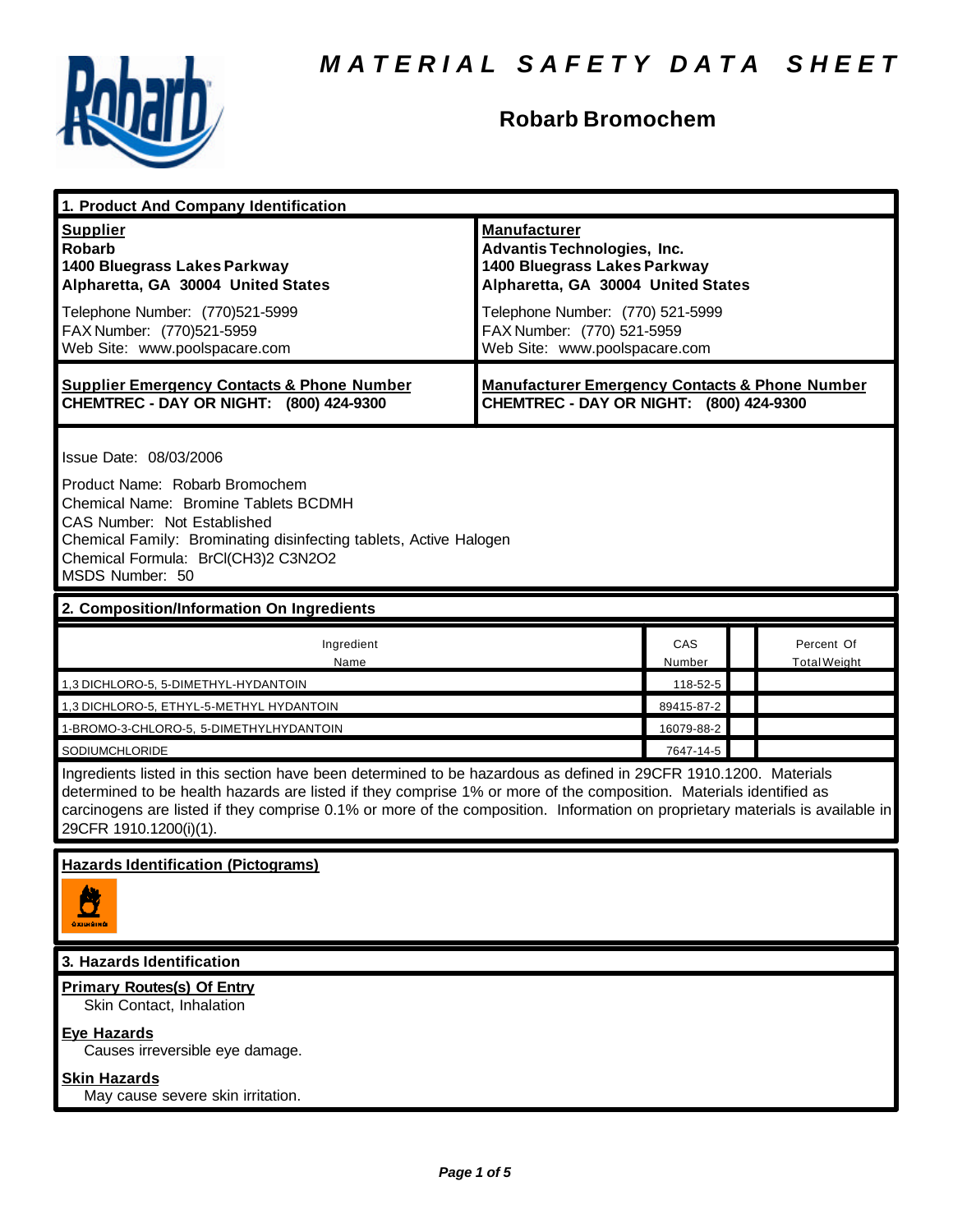## **Robarb Bromochem**

## **3. Hazards Identification - Continued**

#### **Ingestion Hazards**

Aspiration hazard if swallowed. Can enter lungs and cause damage.

## **Inhalation Hazards**

Causes severe respiratory tract irritation.

## **Signs And Symptoms**

Irritation of Skin, Eyes and Respiratory Passages

**Conditions Aggravated By Exposure** None Known

## **First Aid (Pictograms)**



## **4. First Aid Measures**

#### **Eye**

Flush eyes with large amounts of running water for at least 15 minutes. Hold eyelids apart to ensure rinsing of the entire surface of the eye and lids with water. Get medical attention. If physician not available, flush for additional 15 minutes and then transport victim to medical care.

#### **Skin**

Immediately wipe away excess material with a dry cloth while removing contaminated clothing and shoes. Under safety shower, wash affected areas thoroughly with large amounts of water, and soap if available, for at least 15 minutes. Get immediate medical attention. Discard or decontaminate clothing and shoes.

## **Ingestion**

If swallowed, immediately give 3-4 glasses of water. DO NOT INDUCE VOMITING. If vomiting occurs, give fluids again. Get immediate medical attention. Have physician determine if patient's condition allows induction of vomiting or evacuation of stomach. Do not give anything by mouth to an unconscious or convulsing person.

## **Inhalation**

Remove from area to fresh air. If not breathing, clear airway and start artificial respiration. If victim is having trouble breathing, give supplemental oxygen, if available. Get immediate medical attention.

## **Fire Fighting (Pictograms)**



## **5. Fire Fighting Measures**

Flash Point: n/a °F Flammability Class: Not Flammable

## **Fire And Explosion Hazards**

Material is combustable in a fire and produces gases of hydrogen bromide, bromine gas-nirtogen oxides, and hydrogen chloride.

## **Extinguishing Media**

Use CO2 (Carbon Dioxide), dry chemical, or water spray

## **Fire Fighting Instructions**

Firefighters should wear self-contained breathing apparatus and full protective gear.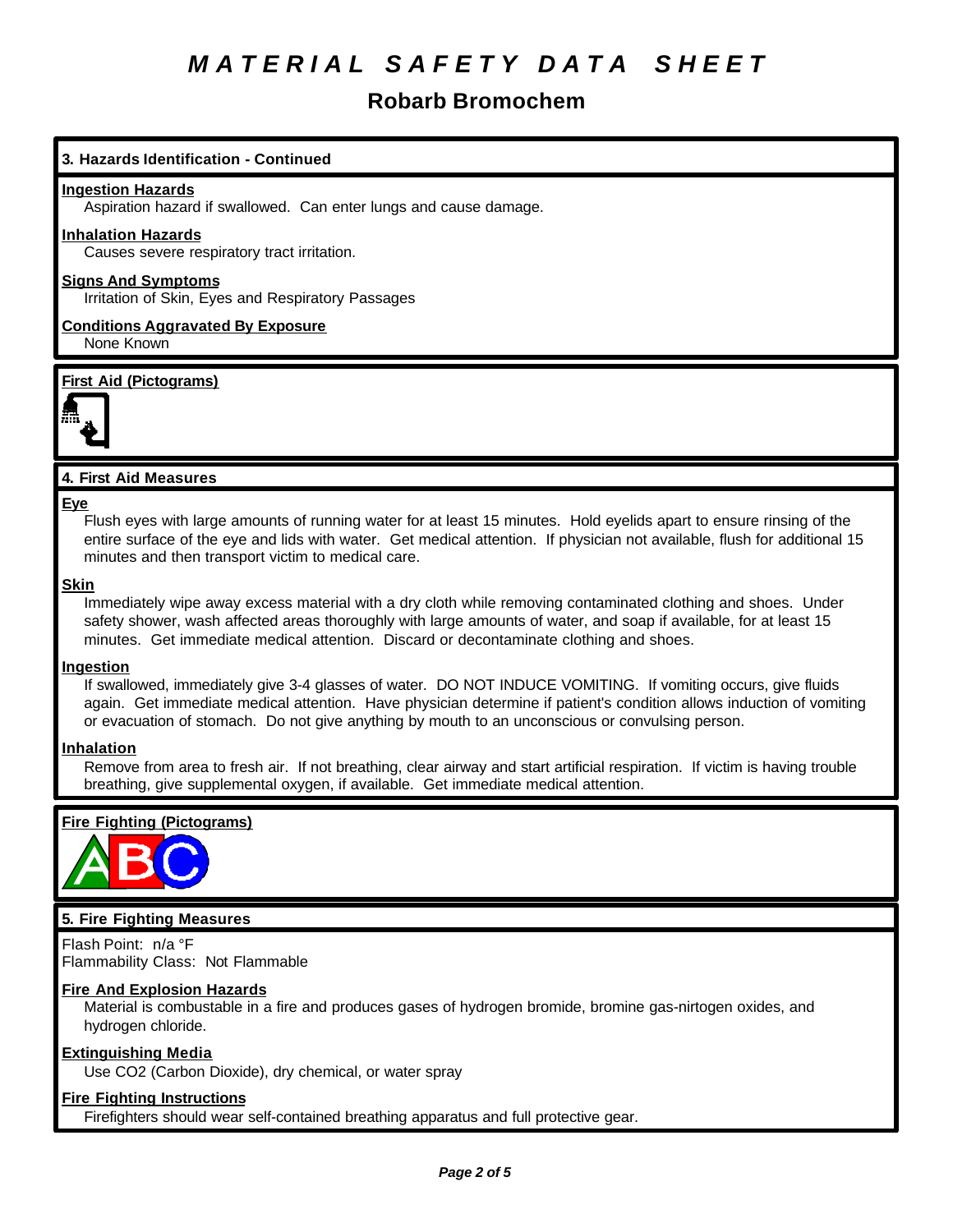## **Robarb Bromochem**

## **6. Accidental Release Measures**

Clean up spill immediately. Carefully sweep up material and place in a compatable container for reclamation. Use appropriate containers to avoid environmental contamination.

## **7. Handling And Storage**

## **Handling And Storage Precautions**

**Keep out of reach of children.** Store material in a cool and dry place away from oxidizers. Use only with adequate ventilation. Avoid breathing dust.

## **Handling Precautions**

Avoid breathing dust or vapor. Avoid contact with skin and clothing. Avoid contact with eyes. Avoid creating dust. Long sleeves and pants required to prevent prolonged or repeated skin contact.

#### **Storage Precautions**

Do not reuse container. Store in a cool dry place. Store away from Oxidizing agents.

## **Work/Hygienic Practices**

Use safe chemical handling procedures suitable for the hazards presended by this material.

## **Protective Clothing (Pictograms)**



## **8. Exposure Controls/Personal Protection**

## **Engineering Controls**

Use with adequate general and local exhaust ventilation.

#### **Eye/Face Protection**

Safety glasses with side shields or goggles.

## **Skin Protection**

Chemical-resistant gloves.

## **Respiratory Protection**

General room ventilation is normally adequate. The level of respiratory protection needed should be based on the required protection factor after evaluating chemical exposures using appropriate industrial hygiene monitoring and/or OSHA guidance.

## **9. Physical And Chemical Properties**

## **Appearance**

White tablet

**Odor**

Halogen

Chemical Type: Mixture Physical State: Solid Melting Point: DECOMPOSES °F Boiling Point: n/a °F Specific Gravity: 1.8-2.0 Molecular Weight: NOT DETERMINED Percent Volitales: NOT DETERMINED Vapor Pressure: NOT APPLICABLE Vapor Density: NOT VOLATILE Solubility: 0.2% @ 25C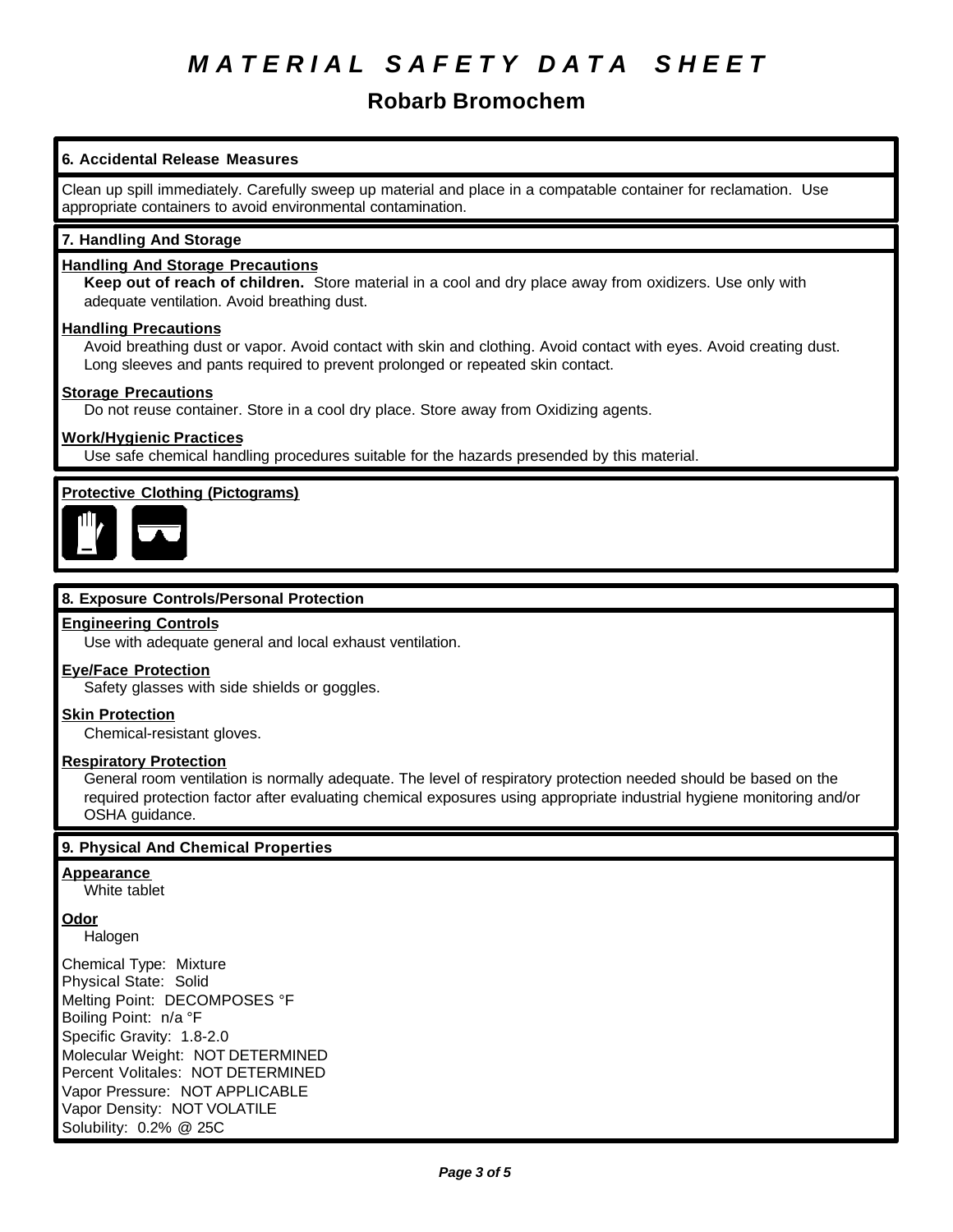## **Robarb Bromochem**

## **9. Physical And Chemical Properties - Continued Odor - Continued** Evaporation Rate: n/a **10. Stability And Reactivity** Stability: STABLE Hazardous Polymerization: WILL NOT OCCUR **Incompatible Materials** Acids/Bases and Oxidizers/Reducing agents Organic chemicals **Hazardous Decomposition Products** Bromine gas, Hydrogen Bromide, Hydrogen Chloride **11. Toxicological Information Eye Effects** eye irritation (rabbit) : Severe irritant and corrosive **Skin Effects** skin irritation (rabbit - Draize test) : Corrosive to both abraded and unabraded skin skin corrosivity (rabbit - US DOT test) : Not corrosive **Acute Oral Effects** oral LD50 (rat) : 468-477 mg/kg **Chronic/Carcinogenicity** Direct skin and/or eye contact can result in severe skin and eye irritation that may produce irreversable damage. Inhalation can cause severe irritation of nose, throat, and lungs **12. Ecological Information Acute Toxicity - Fish And Invertebrates** LC50 (rainbow trout - 96 hours) : 0.5 mg/L LC50 (bluegill sunfish - 96 hours) : 1.2 mg/L LC50 (Daphnia magna - 48 hours) : 0.4 mg/L LC50 (mysid shrimp - 96 hours) : 0.93 mg/L LC50 (sheepshead minnow - 96 hours) : 1.4 mg/L (as Br2) LC50 (eastern oysters - 96 hours) : 0.84 mg/L (as Br2) **13. Disposal Considerations** Refer to applicable local, state and federal regulations as well as industry standards. **14. Transport Information Proper Shipping Name** OXIDIZING SOLID, N.O.S. (BROMO CHLORO-5, 5-DIMETHYLHYDANTOIN) **Hazard Class** 5.1, PGII (<= 1kg Consumer Commodity ORM-D) **DOT Identification Number** UN1479